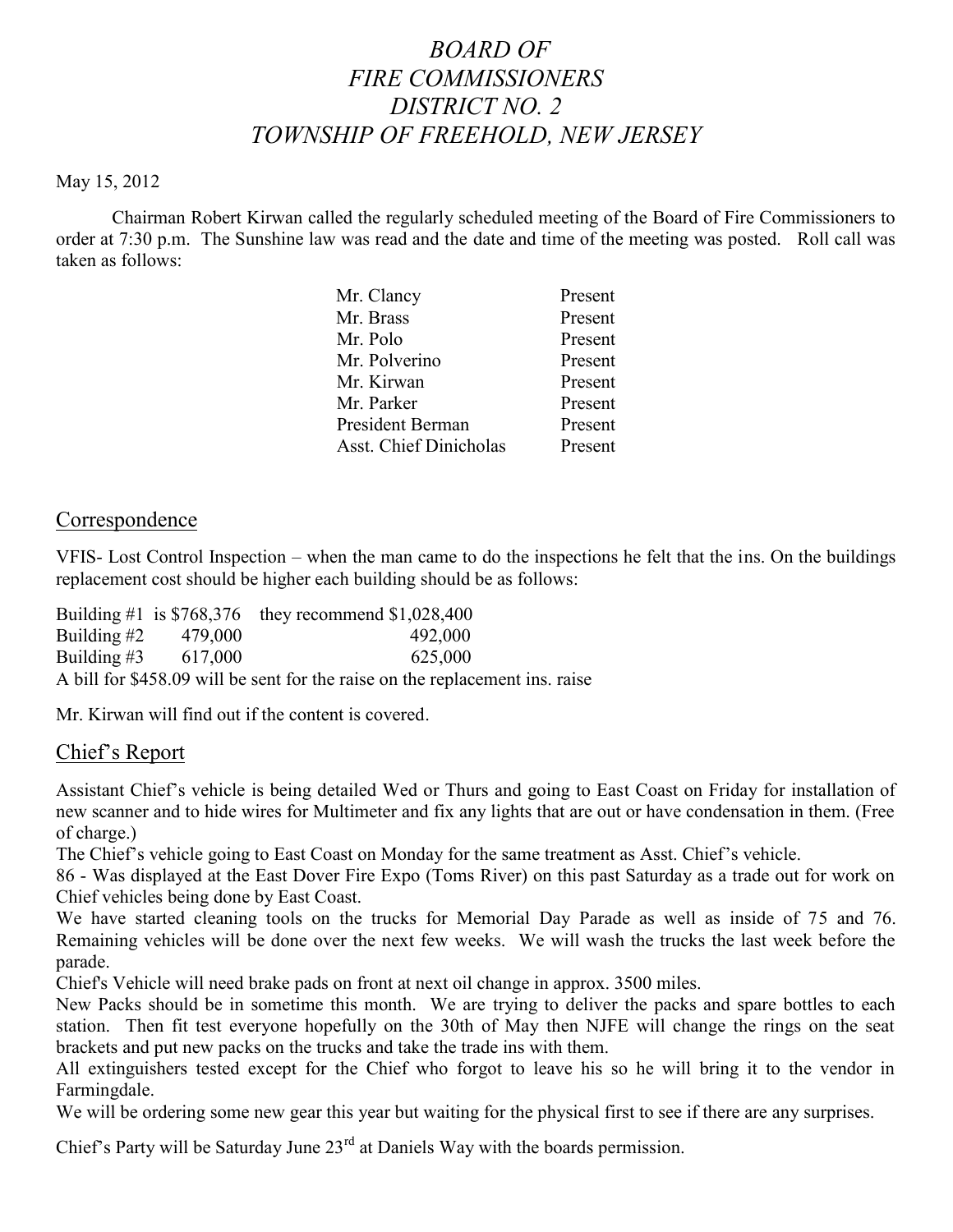# Radio & Alarm

Progress.

## Building

Mr. Kirwan is going to have the gutters cleaned at the stations.

#### Insurance

Progress.

# Maintenance

Saw from 76 fixed by green blade. 86 an 88 detailed for Memorial Day Parade Cummins Metro Power did the maintenance on the generators.

### New Business

A resolution for a cash management plan was introduced Mr. Clancy made a motion and Mr. Brass  $2<sup>nd</sup>$  it to accept the resolution. Role was called and the resolution was accepted.

The Fire Company would like to know if they can use the pad for a 3 bay garage. The commissioners do not feel that is a good idea at this time. There are still some decisions that need to be made regarding the property across the street. This will be revisited in the future.

State of NJ Bill A398 states that As of Dec 2011 all local boards are required to have a website Mr. Parker is going to see if he could find the name of someone that could set that up. All boards have 13 month to comply.

# Old Business

Grant – Mr. Brass has applied for the money to pay for the paks that were ordered.

Bay Door – For Overhead Door works to fix the door in the back of the bay it will cost \$4,468 the wiring is not included Mr. Polo made a motion and Mr. Polverino  $2<sup>nd</sup>$  it the board agreed and the door will be fixed.

Mr. Polo is going to give Mr. Parker all the information he has gathered on the drug policy for his review and so that he may combine it with the information that he already has.<br>Non Discrimination Policy Mr. Parker will review what Mr. Brass has given him.

Trailer – Mr. Brass met with a man who posts large equipment on his website there will be an 8% + \$75 set up fee to put the trailer on his website. Mr. Kirwan is waiting to hear from someone to call him from Brinkerhoff.

Mr. Stankewicz will send in the census data form he was given by Mr. Brass after he fills in the necessary information. He also does not think that the commissioners should apply for tax exempt status.

The free training manuals were ordered by Mr. Brass total cost \$15.

Spec Writer – Mr. Brass met with him tonight and will meet with him again on the  $29<sup>th</sup>$  at  $5:30p.m.$